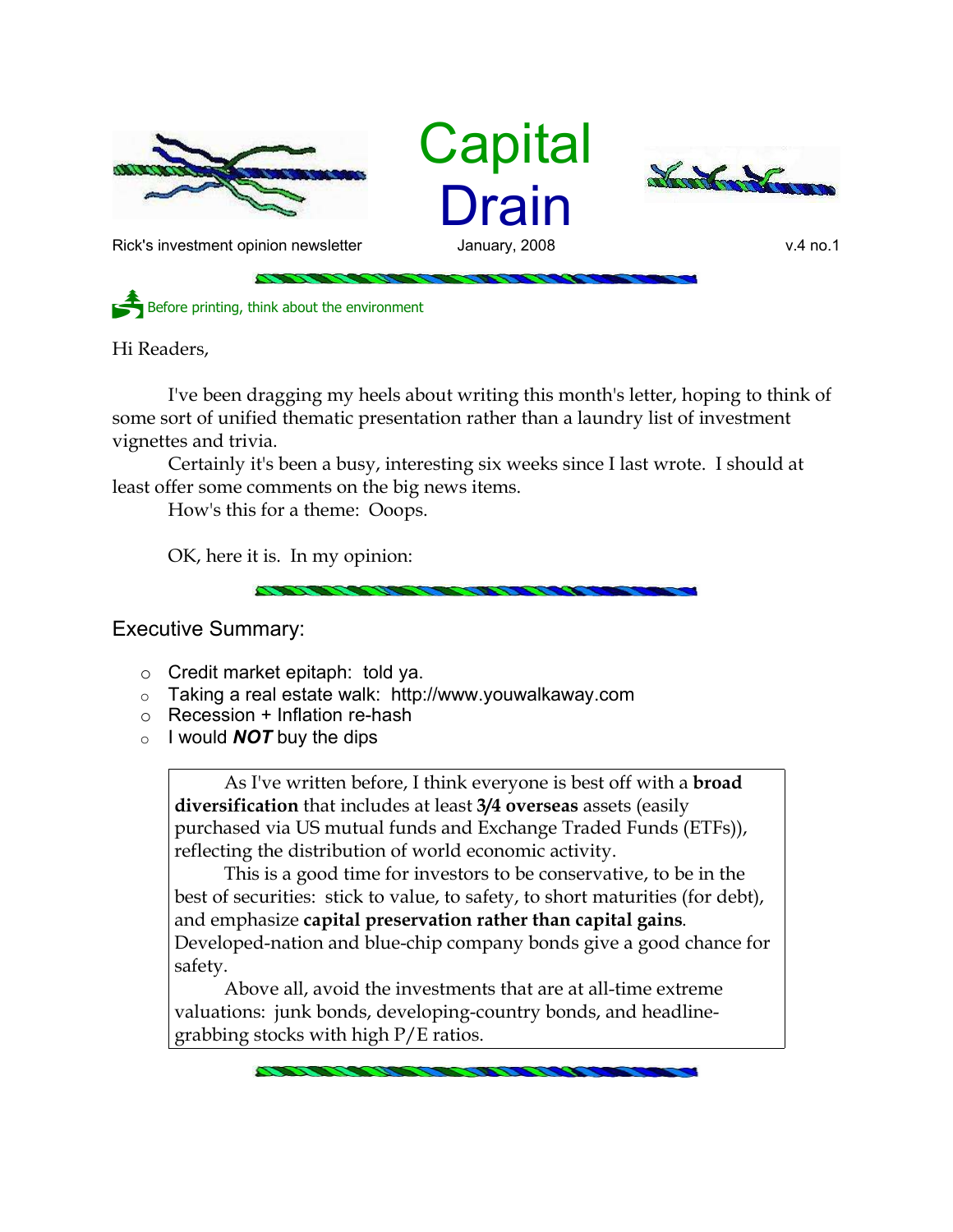The Details:

## "I told you I was sick."

-epitaph from a headstone in the Key West cemetery

The international-- and especially the American-- credit system is in big trouble, which is far from over.

We've seen some big events lately: huge emergency loans to the banking systems around the world, failing banks requiring rescue in Germany (IKB), England (Northern Rock), and the US (Countrywide et al.), and a record-setting rapid drop of the Federal Funds target interest rate to approximately the rate of inflation.

Reporters like to call it the Sub-prime crisis, but it is much more than that. It is a lending crisis, part of which funded a housing bubble.

The excessive risk of the lending of the past several years is gathering force like an avalanche. The first little rolling snowball was when the sub-prime home mortgage foreclosure rate rose enough that bonds made from collected mortgages defaulted. That little snowball grew quickly, and dislodged more snow as it went. More than just sub-prime loans are defaulting; all sorts of real estate loans are showing stress. More than just mortgages are defaulting; some junk bonds are in trouble, and the inability to get new junk bonds is sweeping some weak companies into the avalanche.

Derivatives created from risky bonds were supposed to be riskless-- but the theory was applied too aggressively and plenty of risk remains. Insurance for risky bonds was supposed to be available in the form of Credit Default Swaps (CDS) and some credit-guarantee banks-- but the "insurers" didn't all set aside enough money to pay off claims, or even close to enough, so some of the insurance buyers still have a lot more risk than they want or can tolerate, and many of the insurers are doomed.

And yet, the stock markets, including the financial companies most at risk from this mess, rallied last week. An interest rate cut, a few days with no unambiguous bad news, and many investors seem to think it's over, that the avalanche has stopped. I think most of the tumult has yet to arrive.



## **US Stock Indices**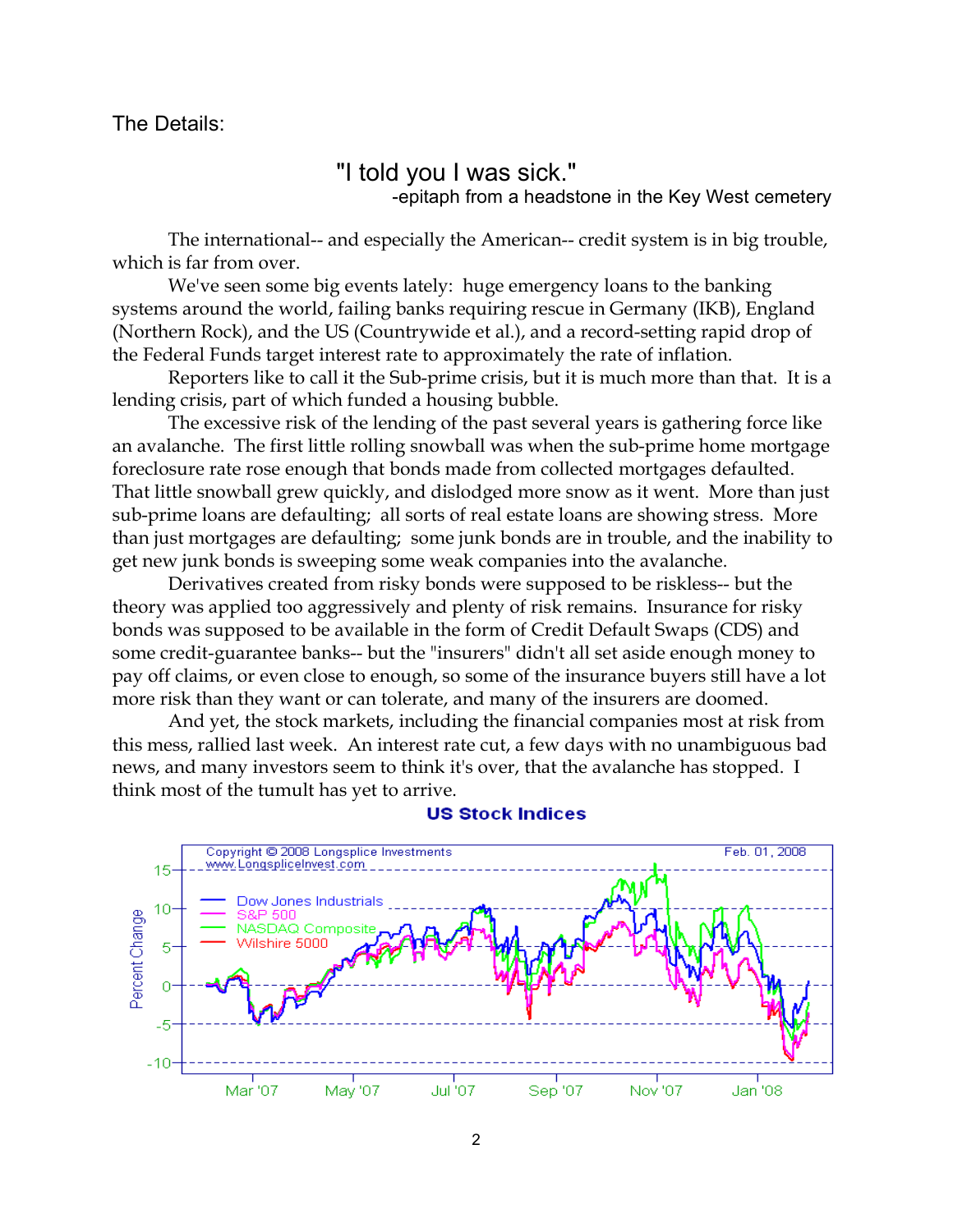Meanwhile, the real estate market slides from bad to worse. All the cheery assurances that real estate doesn't drop, or not much, or not nationwide, etc., were done in by the bubble mentality.

Excess demand-- lots of people who got loans they couldn't really afford- goosed the housing industry to create excess supply-- lots of houses with no qualified buyers. At the current rate of sales, it would take a year to sell all the houses currently on the market. But wait, there's more! Even though 1% of house owners nationwide have already defaulted, the wave of adjustable rate resets that is still to come implies that at least that many more foreclosures are coming. That's more supply. Amazingly, homebuilders are still building-- they borrowed to buy land, and now have to build and sell for no profit just to get cash to pay the banks. That's more supply.

Now demand is shrinking as only the best borrowers can get loans. It's going to take a year or more for supply to shrink to near balance, causing more price drops.

Sign of the times: there's a web site offering services to help you efficiently default on your mortgage: http://www.youwalkaway.com

The US government Bureau of Economic Analysis just announced that real GDP in the  $4<sup>th</sup>$  quarter increased at an annual rate of just 0.6%, as contrasted with 4.9% in the 3<sup>rd</sup> quarter. Think back: October seemed normal, November actually had a lot of Christmas shopping and so on... so how bad did December have to be in order to make the quarterly total so low? My guess is that when the official dates for this **recession** are set, the start will be pegged as December, 2007.

OK, but that's why the Fed cut rates so much, and Washington will probably hand out \$150 billion soon, so everything is OK now, right? No, not right.

Rate cuts take about a year, plus or minus half a year, to have an effect on the economy. The government stimulus checks won't even be printed until June. That's plenty of time for things to get worse before they get better.

Meanwhile **inflation** is not going away, because at best it's going to take the recession running for a while to reduce the demand price pressure. Food and energy are still big contributors, and Core inflation is drifting upwards:



**CPI-U with Smoothed Food & Energy**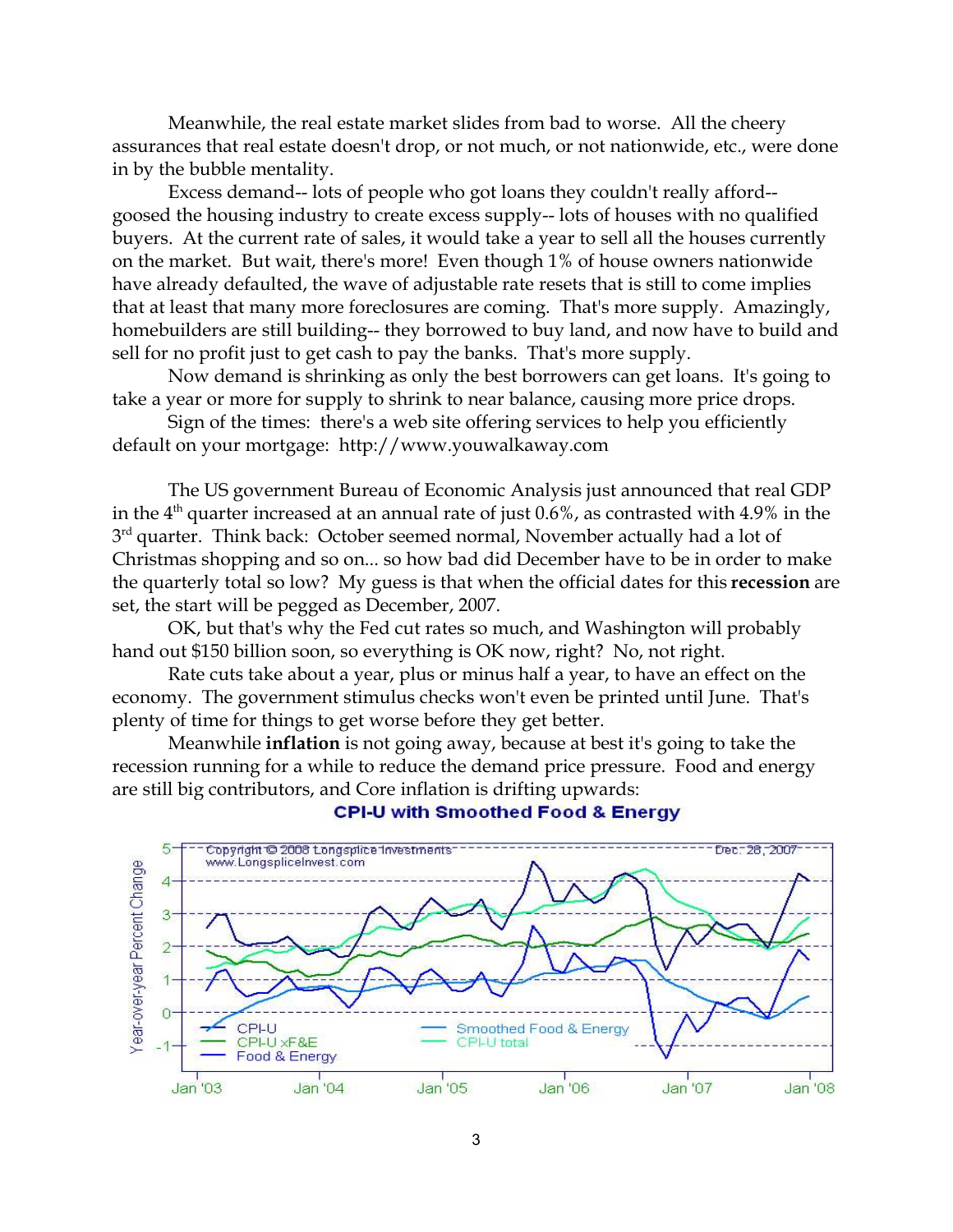(See www.LongspliceInvest.com/econCharts.shtml for a detailed explanation)

Falling economy, rising inflation: that's stagflation, happening now. It's not as bad as it was in the late 1970s, but it's not trivial, either. It will be unpleasant.

So, all this cheery news... makes ya wanna run out and buy stocks, right? Many people did just that last week.

I would definitely *NOT* "buy the dips." In a bull market, you can make money by buying when stocks have just dropped, and riding the likely bounce back up. Right now, though (review the bottom of page 2), the most recent dip took the US stock market indices to 12-month losses of 5-10%. The current bounce is bringing it back to "just" a 12-month loss of 3-4%, with the Dow Industrials breaking even (Woohoo!). The trend the past 3 months is clearly downward.

Some traders speak of trying to "catch a falling knife." The analogy suggests that if you try to "catch" an investment while the price is falling, you could get hurt. Your timing could be off, the knife could keep falling, and it could cut you as it passes. Why not just wait for the knife to hit the floor and come to rest, then pick it up?

You needn't be in a hurry. You can afford to wait to see how long this little rally lasts before you think about buying. Meanwhile, keep your money someplace safe.

I mentioned last month that if I had to pick just one investment to make before being marooned on the proverbial desert island, I'd pick German government bonds. I think that was a good pick then, and a better one now.

Why?

- o The recent rate cut puts ever more downward pressure on the dollar. Therefore: invest in non-dollar assets.
- o Our recession and our financial storm may well spread, at least in milder form. Therefore: bonds are likely to outperform stocks for a bit.
- o Bonds (highest quality only) are boring but safe. Live adventurously-- later.

Realistically, buying individual bonds is cumbersome, and Germany isn't the only attractive issuer.

The mutual funds BEGBX and PFBDX hold high-quality worldwide bonds. PSAFX is similar but holds very short-term bonds, making it nearly a diversified overseas money market fund. Note that all of their price histories look funky in December because they paid big dividends. If you adjust for that, they've all been steady gainers. I think they will continue to be.

Finally, the Exchange Traded Fund BWX holds developed-country treasury bonds. Be careful of BWX, though: it's not very heavily traded, so some parts of the day the bid-ask spread is wide. Don't use market orders (where you don't specify a price) but specify a price between the bid and ask, then just be patient.

May all your adventures be good ones.